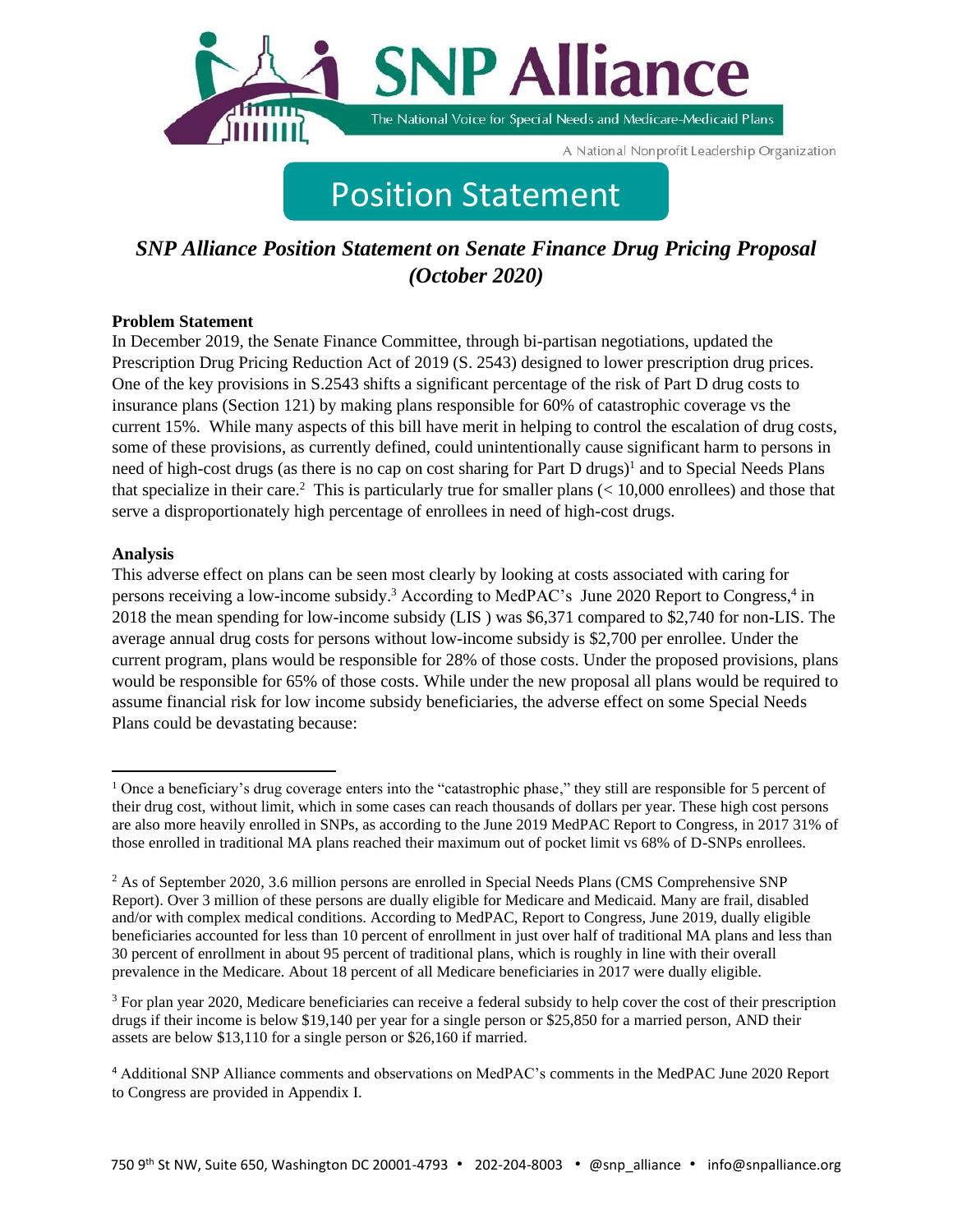- *Low-income subsidy beneficiaries have significantly higher drug costs because of greater than average medical complications*. 5
- *SNPs enroll a significantly higher percentage of low-income Medicare beneficiaries than general MA plans*.
- *Most SNPs are less able to manage the added drug-cost risk — variability*. Larger plans (>50,000 enrollees) can manage fluctuations in drug expenditures even with the addition of a few high-cost pharmaceuticals, as they are distributed over a larger enrollment. They often rely on other products to manage their overall margins. Small plans do not have such ability. But most SNPs are offered by smaller health plans (<10,000 enrollees), which, by convention of scale, are less nimble than larger insurers. Most SNPs also:
	- o Are less able to negotiate price differences with drug manufactures, access affordable reinsurance, and draw upon other products to help compensate for financial challenges.
	- o Are unable to rely on premiums and co-pays to help manage lost revenue or consumerlevel utilization behaviors (a common strategy for general MA plans). 5
	- o Moreover, the current diagnostic-based risk adjustment is not sensitive enough to capture wide variations in actual drug utilization by diagnosis.
	- $\circ$  The additional impact of COVID-19 on high-risk populations is producing additional costs and uncertainties for plans specializing in care of vulnerable populations.

#### **Recommendations**

As Congress continues the important work of reducing the cost of drugs for seniors, Congress should consider providing risk protection not only for beneficiaries with high-drug costs but for those plans that specialize in their care. Options include:

- Developing more protective risk corridors for smaller plans. For example, separate risk corridors might be established for plans with enrollment greater than 50K members, those with  $10K - 50K$ members, and those with less than 10K members.
- Expanding reinsurance options that address affordability concerns for small plans and plans specializing in care of high-risk populations.
- Using more precise risk adjusters that incorporate actual predicted use of high cost drugs (eg: Chronic SNPs serving HIV/AIDS members), such as incorporating actual use of high cost drugs.
- Having CMS pay a carve-out similar to national coverage determinations in Medicare Parts A and B for new high-cost drugs entering the market, based on national coverage determinations and care standards.
- Establish a new risk pools for SNPs or simply exempt SNPs and MMPs from this proposal.

#### **Conclusion**

Currently, over 3 million individuals are enrolled in plans that specialize in care of persons with multiple and high-cost drug regimens. These are some of America's most vulnerable citizens, and the services and care coordination provided to them by Special Needs Plans are vital to maintaining their health and independence. If these specialty health plans must assume considerable increases in drug expenditures, some will simply cease to remain in business – causing additional harm to those most in need.

<sup>5</sup> According to the 2017 MedPAC/MacPAC Databook Beneficiaries Dually Eligible for Medicare and Medicaid, persons dually eligible for Medicare and Medicaid are almost three times as likely as non-dual Medicare beneficiaries (18% vs 6%) to have poor self-reported health, and three times as likely to be disabled (52% vs 17%).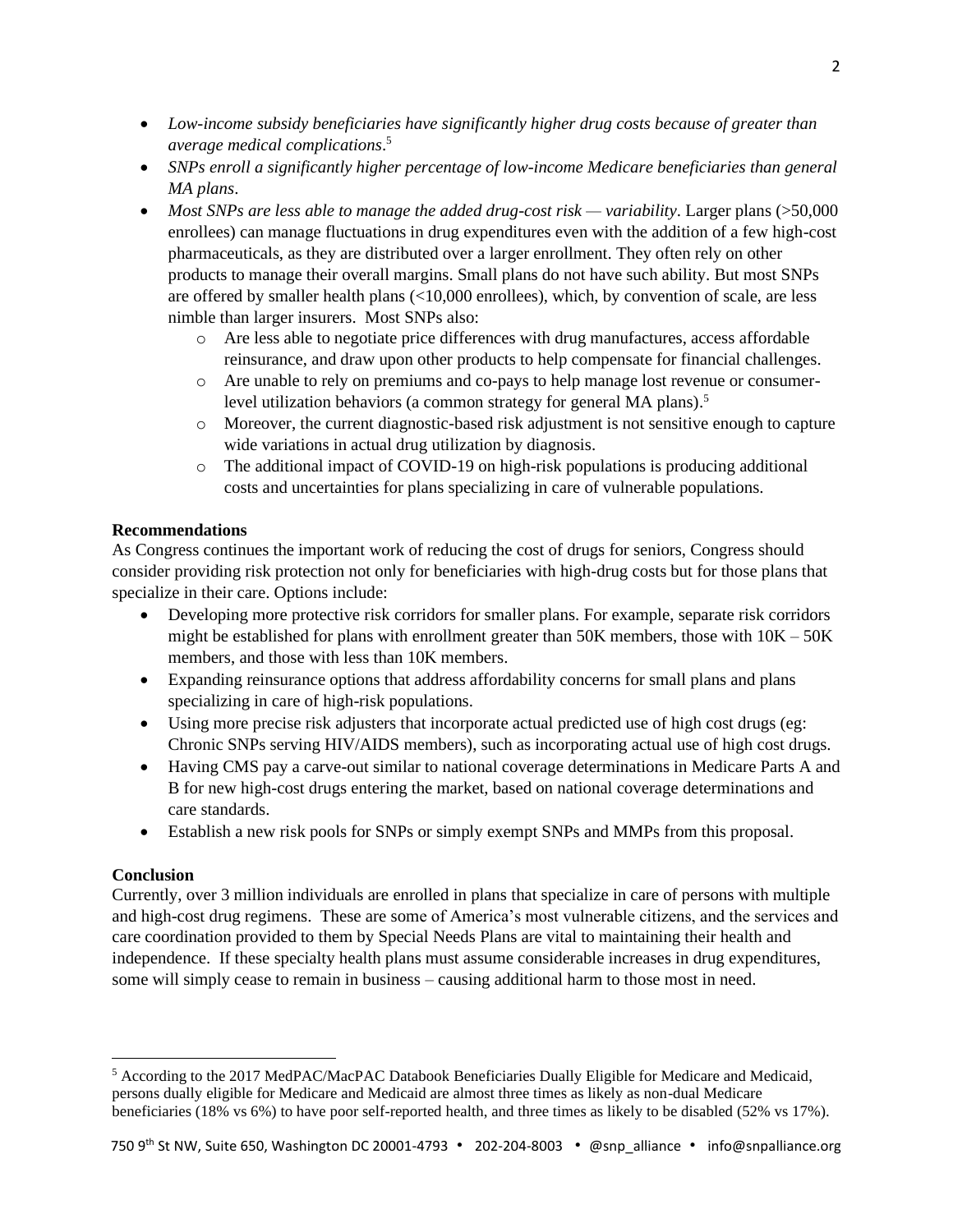### **Appendix I: SNP Alliance Responses to MedPAC June 2020 Report to Congress**

MedPAC provided comments on the issue of prescription drug pricing. Many of MedPAC's recommendations are supportive of and aligned with the recommendations made by the SNP Alliance. In Appendix I below, the SNP Alliance highlights key statements made by MedPAC and the observations of the SNP Alliance on those comments.

| <b>MedPAC Statement</b>                                                                                                                                                                                                                                                                                                                                                                                                                                                                                          | <b>SNP Alliance Response</b>                                                                                                                                                                                                                                                                                                                                      |
|------------------------------------------------------------------------------------------------------------------------------------------------------------------------------------------------------------------------------------------------------------------------------------------------------------------------------------------------------------------------------------------------------------------------------------------------------------------------------------------------------------------|-------------------------------------------------------------------------------------------------------------------------------------------------------------------------------------------------------------------------------------------------------------------------------------------------------------------------------------------------------------------|
| It will be critically important for CMS to<br>recalibrate Part D's risk adjustment model to<br>reflect the increased plan liability. (page 121)<br>We believe that CMS will be able to recalibrate<br>the model to ensure that overall payment rates are<br>adequate for both LIS enrollees and other Part D<br>beneficiaries. (page 122)                                                                                                                                                                        | The SNP Alliance is not sure CMS can<br>accurately predict premium coverage for LIS<br>qualified enrollees, given the current risk<br>adjustment model.                                                                                                                                                                                                           |
| (O)ne concern is that because risk adjustment<br>models tend to underpredict very high spending<br>and overpredict very low spending, plans that<br>enroll a relatively large share of high-cost<br>beneficiaries could be disadvantaged. Of<br>particular concern to the Commission are smaller<br>plan sponsors that enroll a high share of LIS<br>beneficiaries. (page 122)                                                                                                                                   | MedPAC's concern is precisely aligned with<br>the SNP Alliance concern for LIS SNP<br>enrollees and smaller plans.                                                                                                                                                                                                                                                |
| Policymakers could also consider different risk-<br>sharing percentages in the corridors, potentially<br>increasing plans' aggregate stop-loss protection<br>(i.e., reducing plans' insurance risk above a<br>threshold). While the enhanced protection would<br>be available to all plans, in practice, the protection<br>would be particularly valuable for smaller plans<br>and plan sponsors that do not have the scale to<br>spread the insurance risk or the capital to reinsure<br>themselves. (page 122) | MedPAC's observation that smaller plans,<br>especially those with high LIS enrollment, are<br>at greater risk is aligned with the SNP Alliance<br>concern.                                                                                                                                                                                                        |
| In therapeutic classes where such competition is<br>weak or does not exist, private plans have little or<br>no bargaining leverage with manufacturers for<br>price reductions. (page 124)                                                                                                                                                                                                                                                                                                                        | MedPAC observes that plans may not have<br>sufficient negotiating power in many of the<br>therapeutic classes used by LIS SNP enrollees<br>and these therapeutic classes need to be<br>identified for LIS enrollees before legislative<br>approval. The SNP Alliance concurs.<br>In potential legislation, Congress needs to<br>identify the therapeutic classes. |
| LIS enrollees are much more likely than other<br>enrollees to reach the catastrophic phase of<br>the benefit (19 percent vs. 3 percent, data not<br>shown), reflecting their higher average drug<br>spending. (page 132)                                                                                                                                                                                                                                                                                         | This observation underlines the concern that<br>there is insufficient stop-loss protection for<br>SNP plans that enroll a high number of LIS-<br>enrollees.                                                                                                                                                                                                       |
| Private reinsurers of commercial plans may<br>exclude individuals with predictably high                                                                                                                                                                                                                                                                                                                                                                                                                          | This observation underlines SNP-A concerns<br>that there is insufficient stop-loss protection for<br>LIS enrollees in the private market.                                                                                                                                                                                                                         |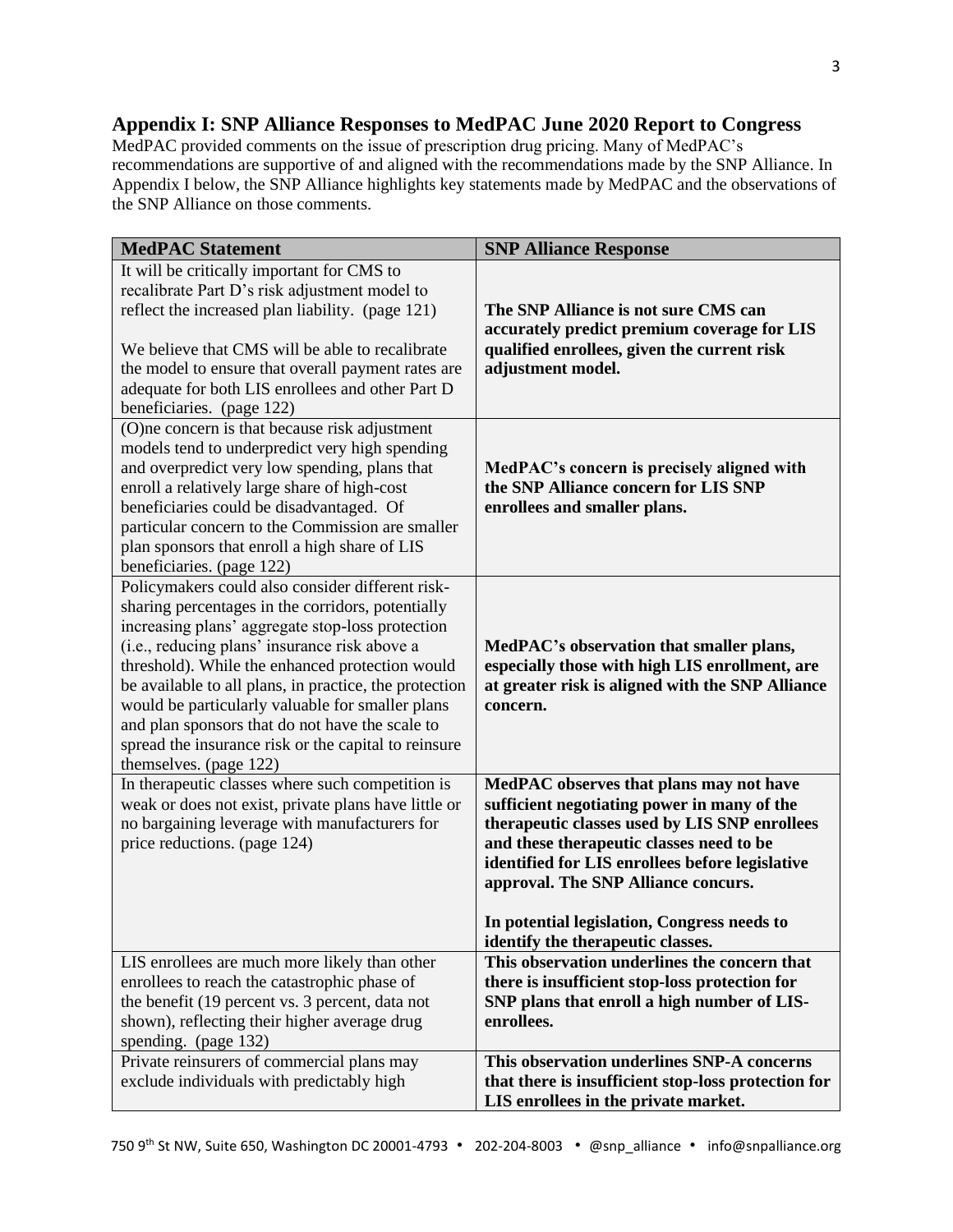| spending from future reinsurance coverage. (page<br>135)                                                                                                                                                                                                                                                                                                                                                                                         |                                                                                                                                                                                                                                        |
|--------------------------------------------------------------------------------------------------------------------------------------------------------------------------------------------------------------------------------------------------------------------------------------------------------------------------------------------------------------------------------------------------------------------------------------------------|----------------------------------------------------------------------------------------------------------------------------------------------------------------------------------------------------------------------------------------|
| As a result, LIS beneficiaries account for a<br>relatively small share of enrollment in traditional<br>MA-PDs (18 percent) but account for virtually all<br>D-SNP enrollment. (page 137)                                                                                                                                                                                                                                                         | <b>Because all D-SNP enrollment are LIS</b><br>beneficiaries, this Rx change is especially<br>impactful on SNP Alliance members.                                                                                                       |
| Under the recommended reform package,<br>Medicare's payments for reinsurance and the<br>LICS would be lower but would be mostly offset<br>by higher capitated payments. (page 138)                                                                                                                                                                                                                                                               | While this may be true, the SNP Alliance is not<br>sure the savings gained would be worth the<br>effort.                                                                                                                               |
| Although the LIS helps ensure access to<br>medicines, its limits on cost sharing also give LIS<br>enrollees weaker incentives to use lower cost<br>drugs and make it more difficult for plan sponsors<br>to manage enrollees' drug spending. (page 143)                                                                                                                                                                                          | MedPAC observes the Rx changes may have<br>relatively little impact on the change in LIS-<br>enrollee consumption behaviors. The SNP<br>Alliance concurs.                                                                              |
| Medicare's requirement that plans cover "all or<br>substantially all" drugs in the six classes ensures<br>that beneficiaries who have conditions for which<br>drugs play a key role in treatment have broad<br>access to coverage. However, because<br>manufacturers know that their products cannot be<br>excluded from plan formularies, the policy also<br>limits plan sponsors' ability to obtain rebates on<br>brand name drugs. (page 143) | The Rx changes proposed do not curb the<br>ability of manufactures to continue gaming<br>formulary structures.                                                                                                                         |
| However, current LIS copayments provide much<br>weaker financial incentives than those faced by<br>other enrollees. If plan sponsors are to take on<br>more risk for LIS enrollees, additional tools<br>would help them better manage spending for this<br>population. (page 144)                                                                                                                                                                | "Additional tools" are required according to<br>MedPAC but not defined other than a two-<br>tiered formulary system - one preferred and<br>other non-preferred -- with increased copays<br>for LICs-enrollees for non-preferred drugs. |
| One concern is that, because risk adjustment<br>models tend to underpredict very high spending<br>and overpredict very low spending, plans that<br>enroll a relatively high share of high-cost<br>beneficiaries could be disadvantaged. The<br>Commission is particularly concerned about<br>smaller plan sponsors that enroll a higher share of<br>LIS beneficiaries. (page 148)                                                                | It might be helpful for MedPAC to model the<br>impact of these Rx changes as if there were in<br>effect during 2019 (or other model year),<br>showing how smaller plans with 100% LICs-<br>enrollees might be impacted.                |
| For LIS enrollees (including those with no drug<br>spending as well as individuals well above the<br>OOP threshold), catastrophic spending averaged<br>\$3,306 and varied widely (a CV of 506 percent)<br>(Table 5-9). (page 149).                                                                                                                                                                                                               | MedPAC observes that as LIS-enrollees enter<br>the catastrophic phase, costs appear to vary<br>widely with limited ability to predict, even for a<br>recalibrated method. The SNP Alliance<br>concurs.                                 |
| These high-cost outliers might pose a greater risk<br>for regional PDPs and MA-PDs because,<br>compared with large plans offered by national<br>sponsors (for which the effects of high-cost<br>outliers are more likely to average out), they<br>typically have lower enrollment and thus less<br>ability to absorb losses. (page 150)                                                                                                          | As noted by MedPAC, smaller plans have<br>limited ability to absorb losses. The SNP<br>Alliance concurs.                                                                                                                               |